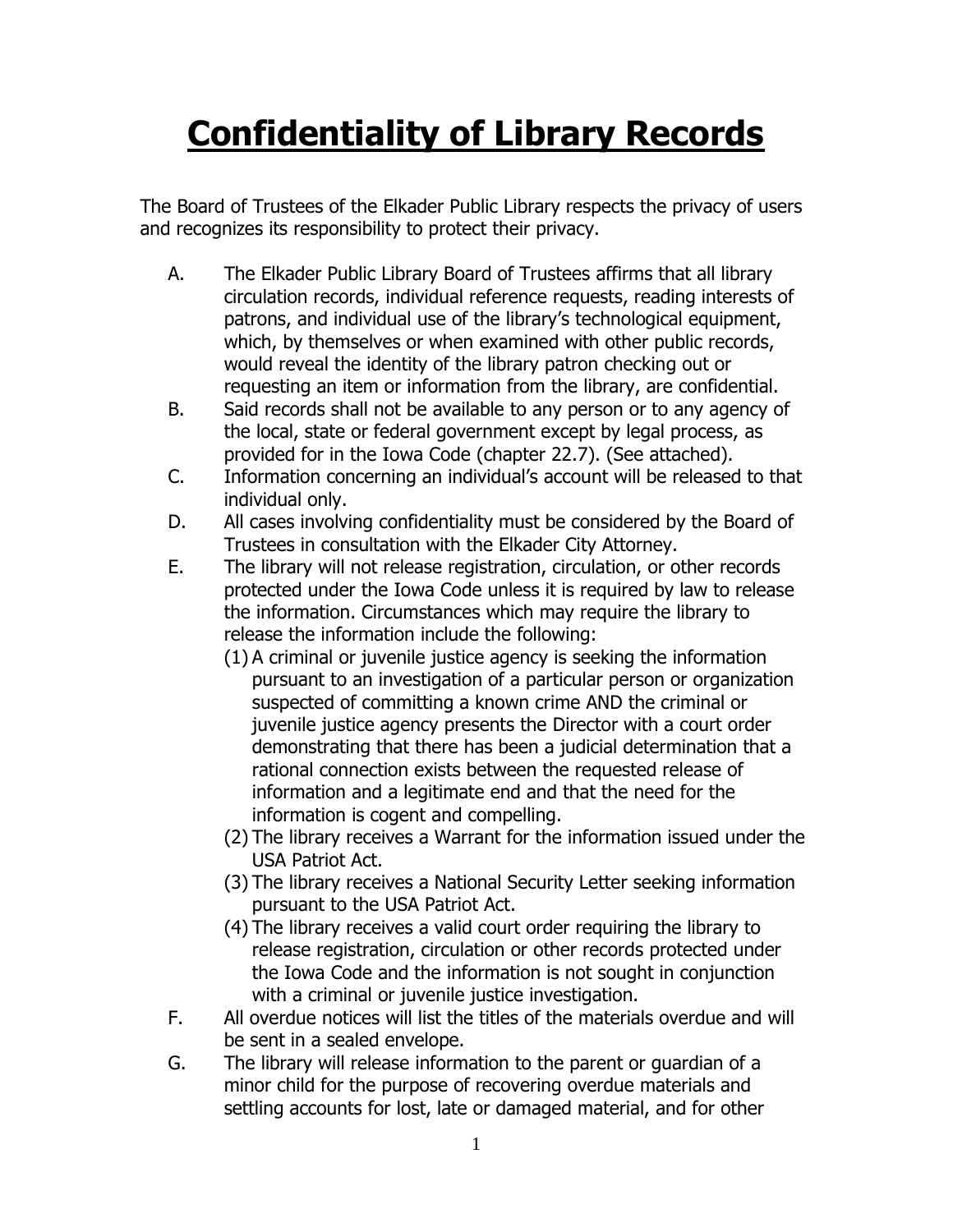matters related to the recovery of material or charges incurred by minor children for which a parent or guardian may be considered liable. However, information will not be provided to the parent or guardian who is merely attempting to determine what library materials a minor child is using. Children's records under the age of 8 years old may be released to the parent/guardian by the lawful custodian of the library records.

- H. Security cameras are installed in the library to protect the safety and security of people, the building and its contents. Only authorized library staff may view recordings. However, library security camera recordings are public records, and may be viewed upon receipt of an open records or law enforcement request.
- I. The library will hold confidential the names of card holders and their registration information and not provide access for private, public or commercial use.

## Procedures:

Request to Custodian of the records. The library staff member receiving a request to examine or obtain information relating to registration records or circulation records or other records identifying the names of library users, shall immediately refer the requestor to the Director, the official custodian of the records.

To prevent any misunderstanding, the staff member should avoid discussing with the person making the request what user information may or may not be available, or what the library can or cannot do.

If the Director is not available (such as during evenings or weekends or when away on business), the library staff member informs the requestor when the Director will be available. If pressed to act sooner, the library staff member contacts the Director immediately. In the event the Director cannot be reached, the highest ranking person on duty is responsible for working with the requestor.

Court Order, Warrant, or NSL. The Director shall meet with the requestor of the information. If the requestor is a law enforcement officer, the officer must have a court order, a warrant issued under the USA Patriot Act, or a National Security Letter (NSL) issued under the USA Patriot Act to receive the requested records. If the officer does not have a proper court order, warrant, or NSL compelling the production of records, the Director shall refuse to provide the information.

Legal Counsel. If the records requested cover registration, circulation, or other records protected under the Iowa Code, and the Director is uncertain about required release of the records, the Director may immediately consult with legal